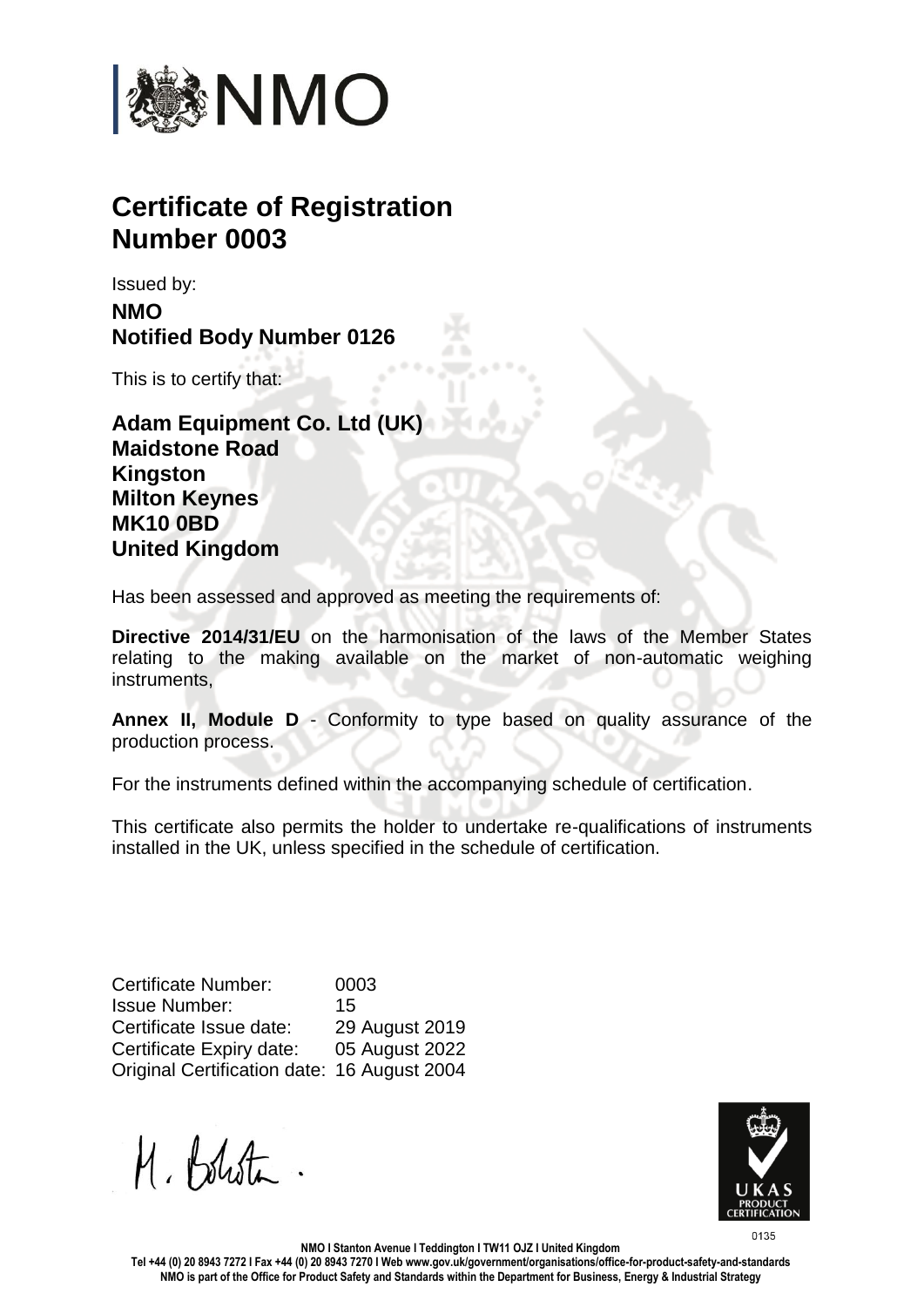

## **Schedule of Certification**

| Issued to:<br>In relation to certificate number:<br>Issue number:                            | Adam Equipment Co. Ltd (UK)<br>0003<br>15                                                                                                          |
|----------------------------------------------------------------------------------------------|----------------------------------------------------------------------------------------------------------------------------------------------------|
| <b>Type Examination Certificate:</b><br>Issued to:<br>In respect of:<br><b>Restrictions:</b> | T7068<br>Adam Equipment Co. Ltd.<br><b>Model AZ Extra Series</b><br>None                                                                           |
| <b>Type Examination Certificate:</b><br>Issued to:<br>In respect of:<br><b>Restrictions:</b> | T7095<br>Adam Equipment Co. Ltd.<br><b>Model CBC-M Series</b><br>None                                                                              |
| <b>Type Examination Certificate:</b><br>Issued to:<br>In respect of:<br><b>Restrictions:</b> | T7249<br>Adam Equipment Co. Ltd.<br><b>Respect of: Model CBK-M Series</b><br>None                                                                  |
| <b>Type Examination Certificate:</b><br>Issued to:<br>In respect of:<br><b>Restrictions:</b> | T7476<br>Adam Equipment Co. Ltd.<br>Model WBW-M/WBZ Series<br>None                                                                                 |
| <b>Type Examination Certificate:</b><br>Issued to:<br>In respect of:<br><b>Restrictions:</b> | <b>UK 2860</b><br>Adam Equipment Co. Ltd.<br>Models: GK.M Series, GFK.M Series, PT-M<br>platform scales with GK-M indicator NAWI Class III<br>None |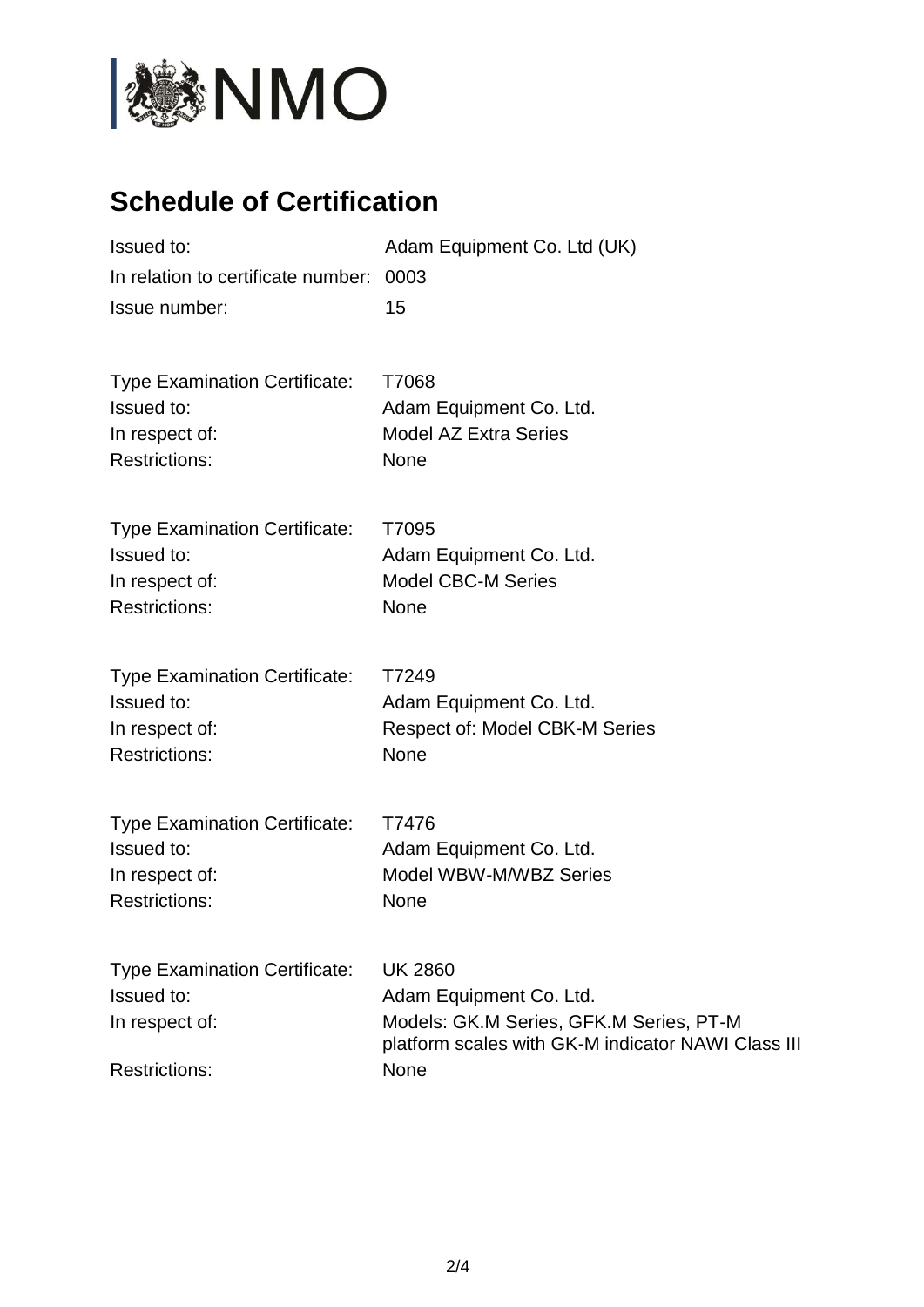

| <b>Type Examination Certificate:</b>                                                         | TCM128/10-4762                                                                                              |
|----------------------------------------------------------------------------------------------|-------------------------------------------------------------------------------------------------------------|
| Issued to:                                                                                   | Adam Equipment Co. Ltd.                                                                                     |
| In respect of:                                                                               | <b>Model PGW-M Series</b>                                                                                   |
| <b>Restrictions:</b>                                                                         | <b>None</b>                                                                                                 |
| <b>Type Examination Certificate:</b><br>Issued to:<br>In respect of:<br><b>Restrictions:</b> | DK 0199.554<br>Adam Equipment Co. Ltd.<br>RAV Series Non-automatic weighing instrument<br>Class III<br>None |
| <b>Type Examination Certificate:</b>                                                         | <b>UK 3068</b>                                                                                              |
| Issued to:                                                                                   | Adam Equipment Co. Ltd.                                                                                     |
| In respect of:                                                                               | AZ Extra, CBC-M, CBK-M                                                                                      |
| <b>Restrictions:</b>                                                                         | <b>None</b>                                                                                                 |
| <b>Type Examination Certificate:</b>                                                         | <b>UK 3041</b>                                                                                              |
| Issued to:                                                                                   | Adam Equipment Co. Ltd.                                                                                     |
| In respect of:                                                                               | HCB-M Non-automatic weighing instrument Class II                                                            |
| <b>Restrictions:</b>                                                                         | None                                                                                                        |
| <b>Type Examination Certificate:</b>                                                         | <b>UK 3099</b>                                                                                              |
| Issued to:                                                                                   | Adam Equipment Co. Ltd. (UK)                                                                                |
| In respect of:                                                                               | SWZ, CCT-M, CKT-M                                                                                           |
| <b>Restrictions:</b>                                                                         | None                                                                                                        |
| <b>Type Examination Certificate:</b>                                                         | <b>UK 3119</b>                                                                                              |
| Issued to:                                                                                   | Adam Equipment Co. Ltd. (UK)                                                                                |
| In respect of:                                                                               | <b>LPP</b> series                                                                                           |
| <b>Restrictions:</b>                                                                         | None                                                                                                        |